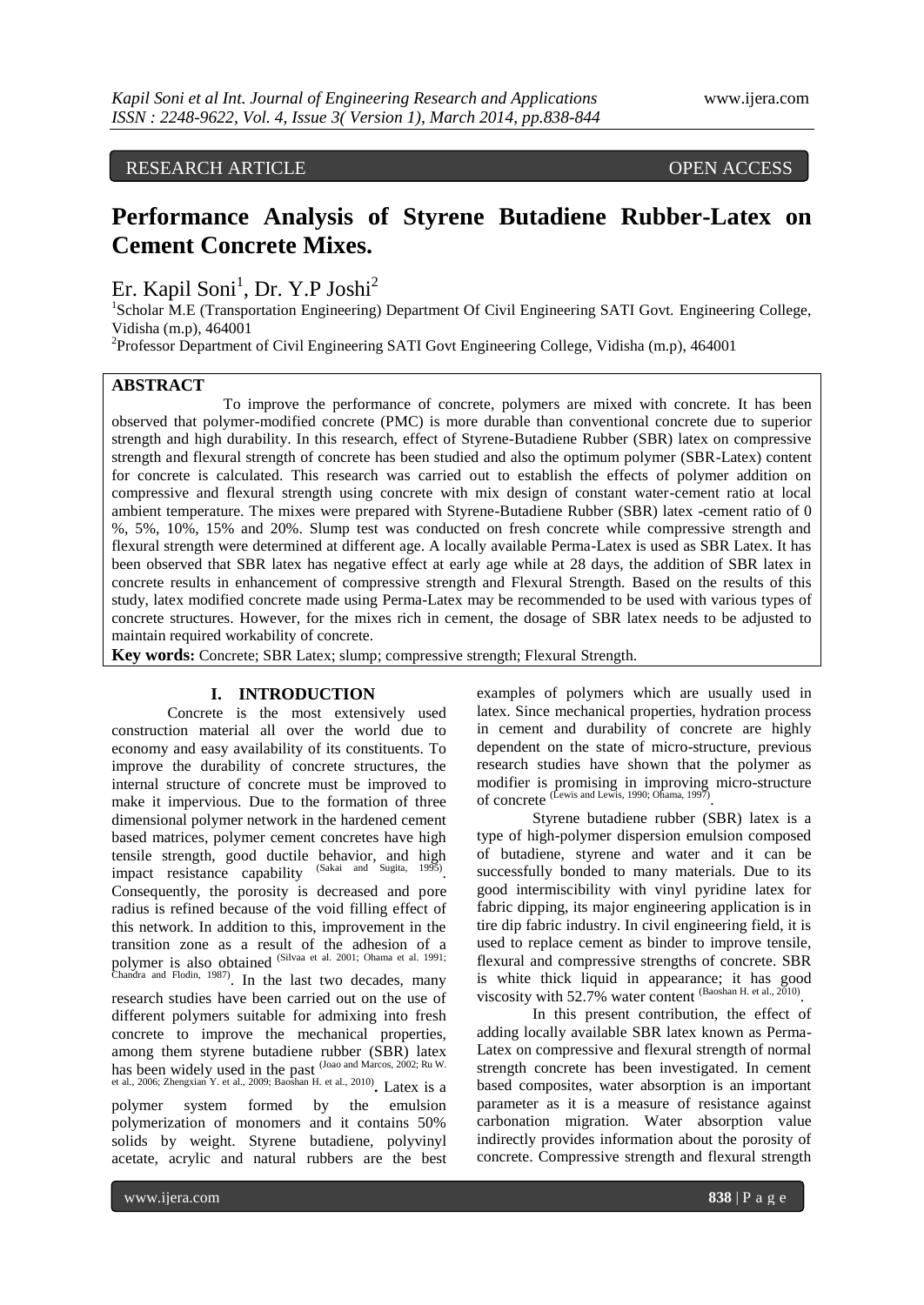development of the concrete in the presence of SBR latex was studied at 7, 14 and 28 days of age and compared to normal concrete mix.

#### **II. MATERIALS AND METHODS**

The cement used was Ordinary Portland Cement Grade 43 (OPC) supplied by A.C.C Manufacturing Company, which complies with IS 8112:2013. The cement is in dry powdery form with the good chemical compositions and physical characteristics. Locally available Narmada river sand and crushed stone were used as fine and coarse aggregates, respectively. The properties of fine and coarse aggregates are given in Table 1. Locally available polymer 'Perma-Latex' was investigated in this study. Perma-Latex is a type of Styrene butadiene rubber (SBR) latex. The composition of the Perma-Latex used as polymer is given in Table 2.

| Table 1: Properties of fine and coarse aggregates. |  |  |  |  |  |  |  |  |
|----------------------------------------------------|--|--|--|--|--|--|--|--|
|----------------------------------------------------|--|--|--|--|--|--|--|--|

| <b>Properties</b>          | <b>Fine Aggregates</b> | <b>Coarse Aggregate</b> |
|----------------------------|------------------------|-------------------------|
| Specific Gravity           | 2.60                   | 2.70                    |
| Water Absorption           | 1.50                   | 0.50                    |
| Specific Gravity of cement | 3.15                   |                         |
| Free Surface Moisture      |                        |                         |

# **Table 2: Polymer Latex used in this study**

| Tvpe             | <b>Styrene Butadiene Rubber</b> |  |  |
|------------------|---------------------------------|--|--|
| Form             | White Liquid                    |  |  |
| Density          | $1 \text{Kg/L}$ at $25^0$       |  |  |
| Solid Content    | 50%                             |  |  |
| Chloride Content | 50%                             |  |  |

#### **III. Mix Design**

The desired characteristic strength of 30 N/mm<sup>2</sup> at 28 days was used in this study. IS 456 method was applied in designing the mix. A total of 45 cubes and 30 beams were prepared for this study in 5 sets. All set were prepared in control mix in w/c  $= 0.42$ . 3 samples from each set of the mix were tested at the age of 7, 14, and 28 days for compressive strength and 7 and 28 days for flexural strength.

#### **Latex Modified Concrete (LMC):**

In this research, latex modified concrete compositions containing 5%, 10%, 15% and 20% SBR latex by weight of cement were prepared. Concrete cubes and beams were cast using these latex

modified concrete to perform compressive strength and flexural strength tests. Since the SBR latex used in this study contained 50% of water, the slump cone test is also performed to calculate the workability of each mix.

#### **Sample Preparation:**

All concrete mixes were prepared using a mechanical mixer. Cube specimens of  $15 \times 15 \times 15$ cms and Beam specimen of 10×10×50 cms were cast. The specimens were cured in a curing room at 30ºC temperature and 90% relative humidity. Latex modified concretes were tested at 7, 14 and 28 days of age to get compressive strength and 7 and 14 days for flexural strength values.





**Figure-1: Mixing of Aggregates Figure-2: Slump cone test (workability)**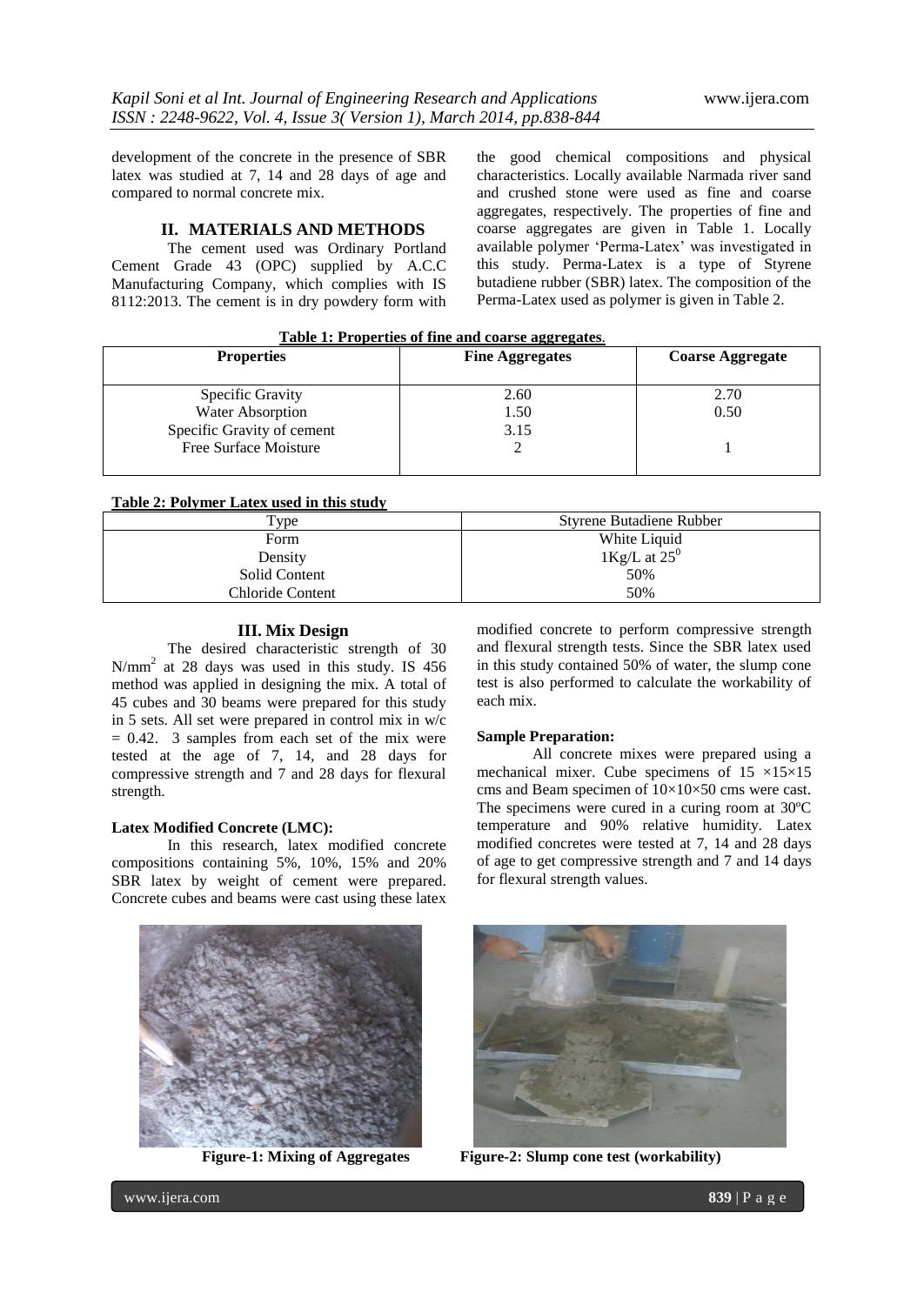## **Details of specimens used for mix design proportion of 1:1.27:2.83 with constant water cement ratio**:

1. 150mm x 150mm x 150mm Cube specimens for Compressive strength.

| <b>Cube Specimen</b> |                                      |                     |                                                 |      | <b>Beam Specimen</b>        |                     |                                             |                                      |  |
|----------------------|--------------------------------------|---------------------|-------------------------------------------------|------|-----------------------------|---------------------|---------------------------------------------|--------------------------------------|--|
| S.No                 | <b>Cube</b><br><b>Sample</b><br>name | $%$ of SBR<br>Latex | Weight of<br><b>SBR</b> latex<br>in mix<br>(gm) | S.No | <b>Beam</b><br>Samplez name | $%$ of SBR<br>Latex | Weight of<br><b>SBR</b> latex in<br>mix(gm) | <b>Slump</b><br><b>Value</b><br>(mm) |  |
|                      | P <sub>0</sub>                       |                     |                                                 |      | B <sub>0</sub>              |                     |                                             | 25                                   |  |
| 2                    | P 5                                  |                     | 80                                              |      | <b>B</b> 5                  |                     | 117                                         | 35                                   |  |
| 3                    | $P_1$                                | 10                  | 160                                             | 3    | <b>B</b> 10                 | 10                  | 234                                         | 45                                   |  |
| 4                    | P 15                                 | 15                  | 240                                             | 4    | <b>B</b> 15                 | 15                  | 351                                         | 60                                   |  |
|                      | P 20                                 | 20                  | 320                                             |      | <b>B</b> 20                 | 20                  | 468                                         | 90                                   |  |





 **Graph – 1: Workability test of concrete mix with different percentage of SBR-Latex** 



#### **Testing methodology (Compressive & Flexural strength):**

The compressive strength and flexural strength of all concrete compositions was determined following Indian standard testing procedure [IS 516:1959]. The compressive strength tests were



**Figure-3: Curing of Specimens Figure-4: Specimen Prepared for test**

conducted on a Compression testing machine and flexural strength was carried on third point loading machine. For each concrete composition three cube specimens were tested for compressive strength and three beams specimen where tested for flexural strength. In this paper, average value of samples has been reported.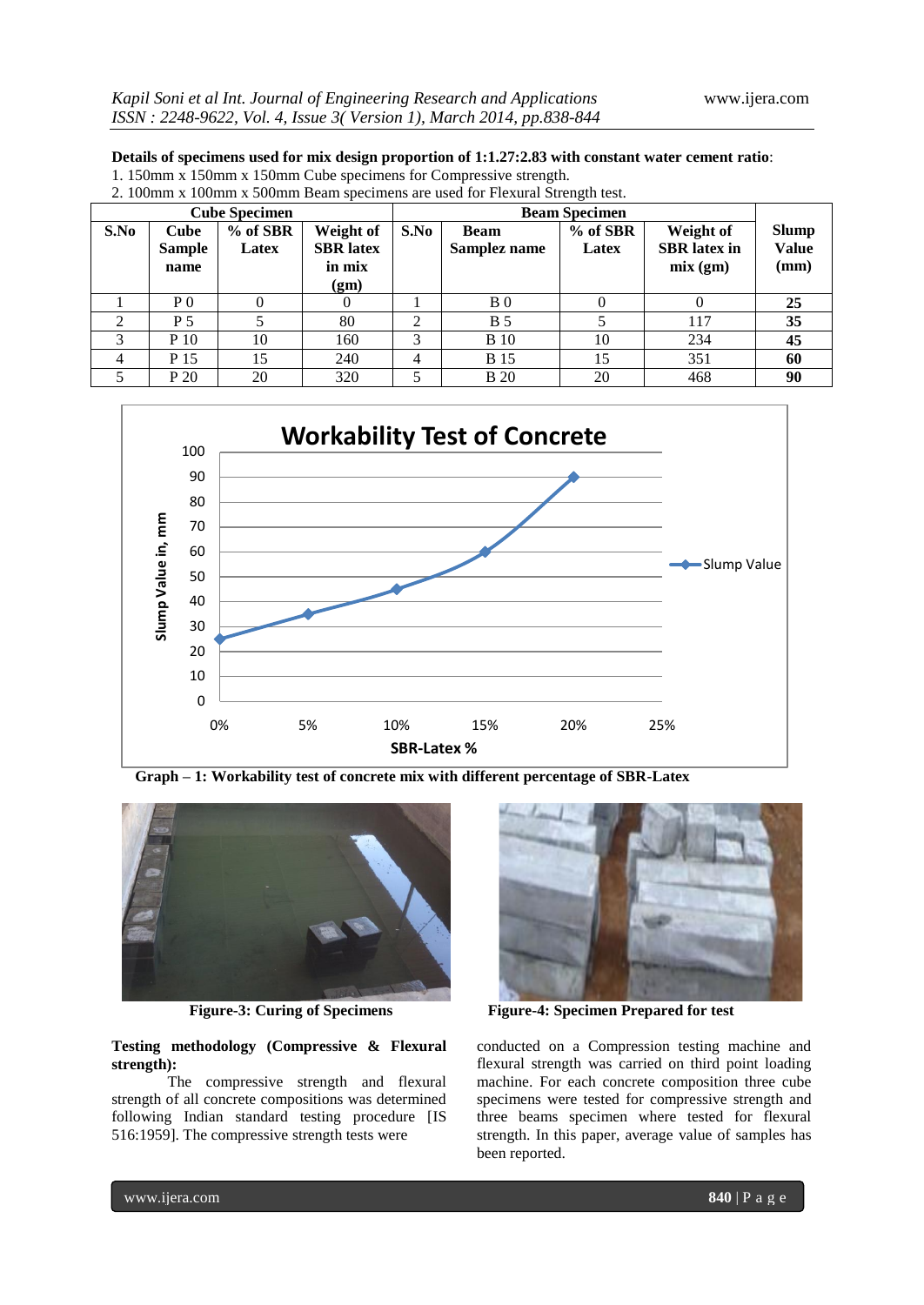*Kapil Soni et al Int. Journal of Engineering Research and Applications* www.ijera.com *ISSN : 2248-9622, Vol. 4, Issue 3( Version 1), March 2014, pp.838-844*



**Figure-5: Beam Specimen Third point loading arrangement. (Flexural strength test).**





**Figure-6: Cube Specimen compressive strength test.**

# **IV. Test Results & Discussion**

Slump tests were performed on each concretes mixes and the results are presented in Graph.1. It is obvious in this Graph that, the addition of SBR Latex increases slump value of concrete. This shows that SBR latex has plasticizing effect due to which workability of concrete is increased. In some cases, higher value of slump is not desirable as it will result in segregation. Consequently, mechanical properties of resulting concrete will be affected adversely.

The results of the compressive strength test performed as per IS 516: 1959 for Mix containing different percentage of SBR are graphically represented in Graph.2. It is observed that in case of Latex modified concrete strength is decreased with the addition of Latex at early age. On the contrary, strength of concrete is increased at 28 days of age with the addition of SBR latex. Same case is observed in flexural strength at early stage the strength is decreased on the converse, strength of concrete is increased at 28 days of age with the addition of SBR latex. The flexural strength improvement percentage is more in compared to the compressive strength by adding SBR latex.



**Graph – 2: Compressive strength test of concrete mix with different percentage of SBR-Latex.**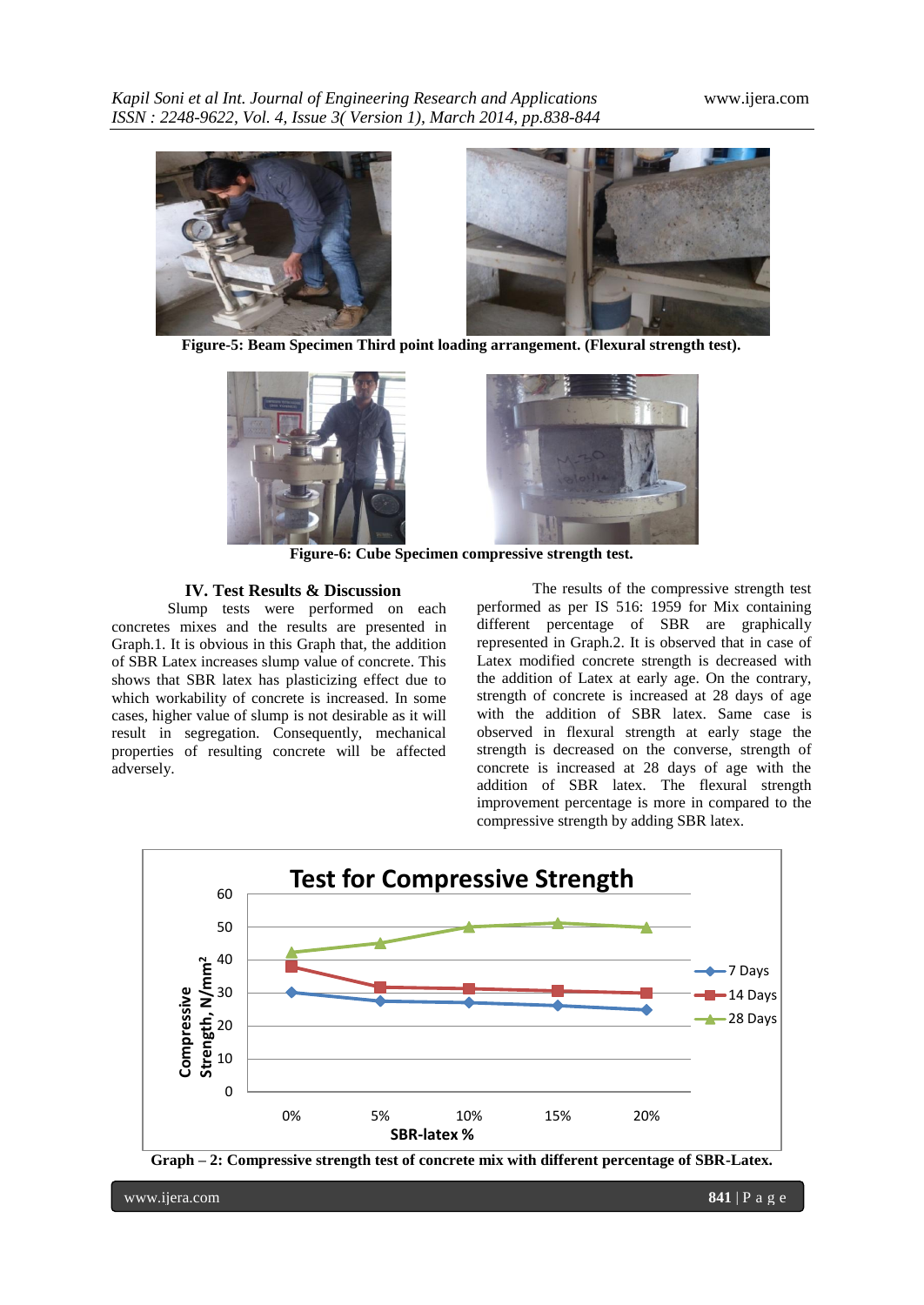| Kapil Soni et al Int. Journal of Engineering Research and Applications |  |  |
|------------------------------------------------------------------------|--|--|
| ISSN : 2248-9622, Vol. 4, Issue 3(Version 1), March 2014, pp.838-844   |  |  |

| S.No | Cube<br><b>Sample</b> | <b>SBR</b> latex % | 7 Days strength,<br>N/mm <sup>2</sup> | 14 Days strength,<br>N/mm <sup>2</sup> | 28 Days strength,<br>$N/mm^2$ |
|------|-----------------------|--------------------|---------------------------------------|----------------------------------------|-------------------------------|
|      | name                  |                    |                                       | <b>Average of 3 samples</b>            |                               |
|      | P <sub>0</sub>        |                    | 30.21                                 | 37.99                                  | 42.37                         |
|      | P 5                   |                    | 27.55                                 | 31.77                                  | 45.18                         |
|      | P 10                  | 10                 | 27.10                                 | 31.33                                  | 50.07                         |
|      | P 15                  |                    | 26.21                                 | 30.66                                  | 51.25                         |
|      | P 20                  | 20                 | 24.88                                 | 29.99                                  | 49.92                         |



|  |  |  |  | Graph - 3: Flexural strength test of concrete mix with different percentage of SBR-Latex. |
|--|--|--|--|-------------------------------------------------------------------------------------------|
|  |  |  |  |                                                                                           |

| S.No | <b>Beam</b><br><b>Sample</b> | <b>SBR</b> latex % | 7 Days strength,<br>$N/mm^2$ | 28 Days strength,<br>N/mm <sup>2</sup> |  |  |
|------|------------------------------|--------------------|------------------------------|----------------------------------------|--|--|
|      | name                         |                    |                              | Average of 3 samples                   |  |  |
|      | B0                           |                    | 5.4                          | 6.6                                    |  |  |
|      | <b>B</b> 5                   |                    | 5.0                          |                                        |  |  |
|      | <b>B</b> 10                  | 10                 | 4.8                          | 7.46                                   |  |  |
|      | <b>B</b> 15                  | 15                 | 4.73                         | 9.0                                    |  |  |
|      | <b>B</b> 20                  | 20                 |                              | 82                                     |  |  |

Decrease and increase in the strength is due to the development of polymer film on the surface that retains the internal pressure for continuing cement hydration. In addition to this, polymers require time for the progress of polymer structure and formation of cement matrix. This polymer film matures with age; this is the reason that at 28 days of age, increase in compressive and flexural strength is registered with the addition of SBR latex. However at Early age, the development of polymer structure and cement hydration is in process of formation, consequently the effect of SBR latex addition on strength is negative.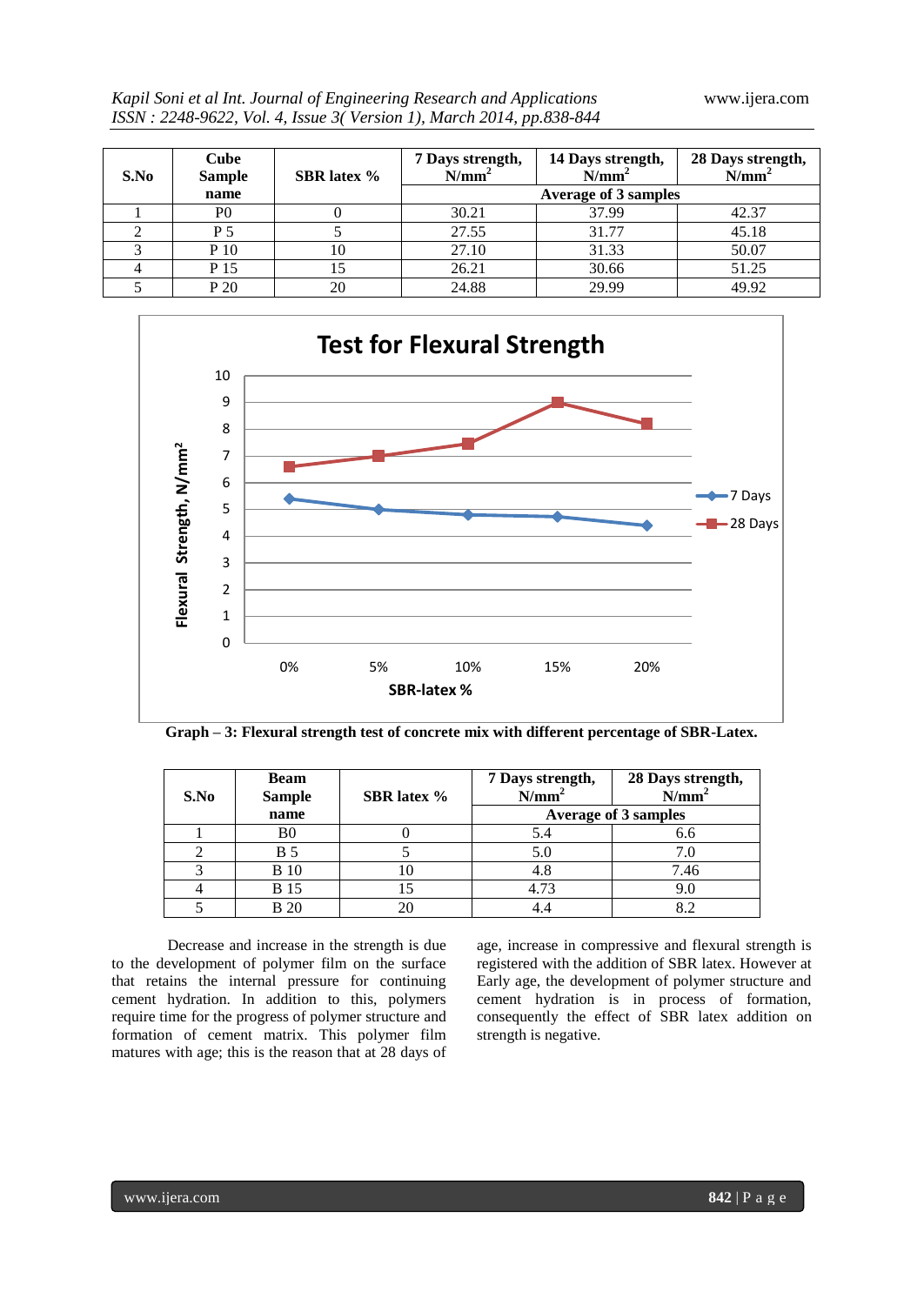

**Graph – 4: 28 Days percentage increase of strength with different percentage of SBR-Latex.**

#### **V. Conclusions**

Based on the results and observations made in this experimental research study, the following conclusions are drawn:

- 1. By the addition of SBR latex, there is an increase in the workability of concrete as the polymer content increased.
- 2. The presence of SBR-Latex is proved to be effective to reduce the ingress of water in concrete. However, for the mixes rich in cement, the dosage of SBR-Latex should be so adjusted that the workability of concrete should remain in controlled limits to avoid the highly flowable concrete due to plasticizing effect of SBR latex.
- 3. There is an improvement in the strength of concrete as the polymer content increased in the mix of various percentage of SBR latex of concretes tested in this investigation.
- 4. The maximum increase in compressive strength at 15 % SBR latex content for concretes is 20.95%. However, the maximum increase in flexural strength is 36.35%.
- 5. It has been observed from the test results that the optimum content of SBR latex for cement concrete mix is 15% by weight of cement.
- 6. Due to the increase in compressive and flexural strength by mixing SBR latex, the thickness requirement of pavement should be comparatively less as compared to normal mix in same traffic conditions. Hence, the construction by SBR latex mix concrete can be more Economical.

# **REFERENCES**<br>[1] 1. "I.S: 10

[1] 1. **"**I.S: 10262-198**"**. Recommended guidelines for concrete mix design, Bureau of Indian Standards, reaffirmed, New Delhi 1999 and IS:

456:2000 Indian standard recommended guidelines for concrete mix design.

- [2] **"**IS: 8112-1989**"**. Specifications for 43-Grade Portland cement, Bureau of Indian Standards, and New Delhi, India.
- [3] **"**I.S: 516-1959**"**. Method of test for strength of concrete, Bureau of Indian Standards, New Delhi, 1959.
- [4] **"**I.S:2386 (Part I, IV, VI)-1988**"**. Indian standard Method of test for aggregate for concrte, Bureau of Indian Standards, Reaffirmed, New Delhi, 2000.
- [5] **"**IS: 1199-1959**"**. Indian Standards Methods of Sampling and Analysis of Concrete, Bureau of Indian Standards, New Delhi, India.
- [6] Afridi MUK, Ohama Y, Demura K, Iqbal MZ. **"**Development of polymer films by the coalescence of polymer particles in powdered and aqueous polymer modified mortars**"**. Cement and Concrete Research No. 11, 33(2003) 1715-21.
- [7] Sakai E. and J. Sugita. **"**Composite mechanism of polymer modified cement**"**.Cement and Concrete Res., 25: 127–35 (1995)
- [8] Ohama Y., K. Demura, K. Kobayashi, Y. Sato and M. Morikawa. "Pore size distribution and oxygen diffusion resistance of polymermodified mortars**"**. Cement and Concrete Res., 21: 309–15 (1991)
- [9] Zhengxian Y., S. Xianming, T.C. Andrew and M.P. Marijean. **"**Effect of styrene butadiene rubber latex on the chloride permeability and microstructure of portland cement mortar**"**. Construction and Building Materials, 23; 2283– 2290 (2009).
- [10] Makhtar, A. M. (1997). **"**Properties and Performance of Polymer-Modified Concrete**"**. The University of Leeds. PhD Thesis.